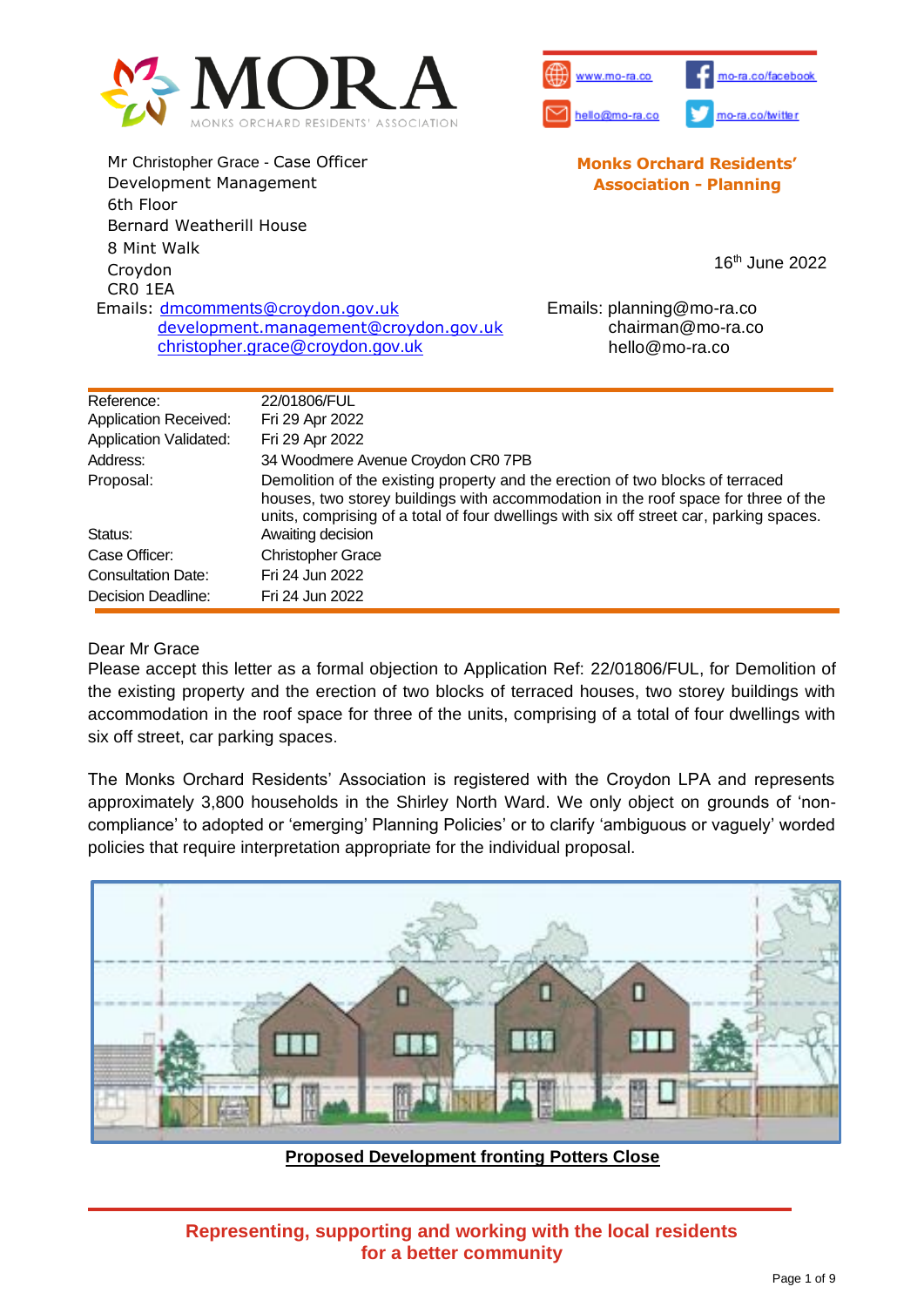



# **1 Planning History:**

This Application is a revised proposal subsequent to the **LPA refusal** of **Ref: 21/02212/FUL** which is currently the subject of an Appeal to the **Planning Inspectorate Ref: PP/L5240/W/22/3293208**.

**Ref: 21/02212/FUL** | Demolition of the existing property and the erection of two storey terraced houses with accommodation in the roof space, comprising six dwellings with six off street car parking spaces. |

**Permission Refused -** Friday 21 Jan 2022

**Appealed: Ref: APP/L5240/W/22/3293208** – Validated Start Date - 04 May 2022

**Ref: 83/01672/P** | Erection of seven, 4-bedroom houses with attached garages | Land R/O 34 & 36 Woodmere Avenue Shirley

Application Withdrawn - Tuesday 15 May 1984

**Ref: 84/01378/P** | Erection of a four-bedroom house and 5 bungalows with garages, formation of estate road | 36 & R/O 34 Woodmere Avenue Shirley

Permission Granted - Tuesday 05 Oct 1984

**Ref: 85/00965/P** | Erection of detached three-bedroom bungalow and detached double garage | R/O 34 Woodmere Avenue Shirley

Permission Granted - Friday 31 May 1985

# **2 Proposed Development Parameters:**

| 34 Woodmere Avenue - Application Ref: 22/01806/FUL                   |                  |                  |                          |                             |                                            |                            |                               |                                             |                                 |                                                                    |                                                                 | hr/ha                                         | <b>Floor Area Ratio</b>         |                                        | 0.55                                               |
|----------------------------------------------------------------------|------------------|------------------|--------------------------|-----------------------------|--------------------------------------------|----------------------------|-------------------------------|---------------------------------------------|---------------------------------|--------------------------------------------------------------------|-----------------------------------------------------------------|-----------------------------------------------|---------------------------------|----------------------------------------|----------------------------------------------------|
| 4Units<br><b>Dwellings</b>                                           |                  |                  |                          |                             | 224.72 hr/ha<br><b>Residential Density</b> |                            |                               |                                             |                                 |                                                                    | bs/ha Floor Area Ratio Reg                                      |                                               | < 0.5                           |                                        |                                                    |
|                                                                      | <b>Site Area</b> | 712 sq.m.        |                          |                             |                                            | <b>Residential Density</b> |                               | 280.90 bs/ha                                |                                 |                                                                    |                                                                 | units/ha PTAL (2011)                          |                                 |                                        | 1a                                                 |
|                                                                      | Site Area        | $0.0712$ ha      |                          |                             |                                            | <b>Housing Density</b>     |                               | 56.18 unit/ha                               |                                 |                                                                    |                                                                 | hr/Unit PTAL (2031)                           |                                 | 1a                                     |                                                    |
|                                                                      | <b>Floor</b>     | Style (*)        | <b>Bedrooms</b>          | <b>Bed</b><br><b>Spaces</b> | <b>Habitable</b><br><b>Rooms</b>           | GIA<br><b>Offered</b>      | <b>GIA</b><br><b>Required</b> | <b>Built-In</b><br><b>Storage</b><br>offerd | built-in<br>storage<br>required | <b>Private</b><br><b>Open Space</b><br>offered<br>(Rear<br>Garden) | Private<br>Open<br><b>Space</b><br>offered<br>(Front<br>Garden) | Private<br>Open<br><b>Space</b><br>(Required) | Car<br>Parking<br><b>Spaces</b> | Probable<br><b>Number</b><br>of Adults | <b>Probable</b><br><b>Number</b><br>of<br>Children |
| Unit 1                                                               | Ground           | <b>Open Plan</b> | $\bf{0}$                 | $\bf{0}$                    | $\overline{2}$                             | 86.6                       | 70                            | 1.5                                         | $\overline{2}$                  | 67.5                                                               | 93.5                                                            | 6                                             | <b>Disabled</b><br>5            | $\overline{2}$                         |                                                    |
|                                                                      | First            | 2b3p             | $\overline{2}$           | 3                           | $\overline{2}$                             |                            |                               | 0.6                                         |                                 |                                                                    |                                                                 |                                               |                                 |                                        |                                                    |
| Unit 2                                                               | Ground           | <b>Open Plan</b> | $\bf{0}$                 | $\bf{0}$                    | $\overline{2}$                             | 100.7                      | 90                            | 1.5                                         | 2.5                             | 39                                                                 | 55.5                                                            | $\overline{7}$                                |                                 | $\overline{2}$                         | $\overline{2}$                                     |
|                                                                      | First            | 3 <sub>b4p</sub> | $\overline{\phantom{a}}$ | 3                           | $\overline{\phantom{a}}$                   |                            |                               | 0.5                                         |                                 |                                                                    |                                                                 |                                               |                                 |                                        |                                                    |
|                                                                      | <b>Second</b>    |                  |                          |                             |                                            |                            |                               |                                             |                                 |                                                                    |                                                                 |                                               |                                 |                                        |                                                    |
| Unit 3                                                               | Ground           | Open Plan        | $\bf{0}$                 | $\bf{0}$                    | $\overline{2}$                             | 105.3                      | 103                           | 1.5                                         | 3                               | 39                                                                 | 53.5                                                            | 8                                             |                                 | $\overline{2}$                         | 3                                                  |
|                                                                      | First            | 4b5p             | $\overline{2}$           | 3                           | $\overline{2}$                             |                            |                               | 0.5                                         |                                 |                                                                    |                                                                 |                                               |                                 |                                        |                                                    |
|                                                                      | Second           |                  | $\overline{\phantom{a}}$ | $\overline{2}$              | $\overline{2}$                             |                            |                               |                                             |                                 |                                                                    |                                                                 |                                               |                                 |                                        |                                                    |
| Unit 4                                                               | Ground           | <b>Open Plan</b> | $\bf{0}$                 | $\Omega$                    | $\overline{2}$                             | 100.8                      | 90                            | 1.5                                         | 2.5                             | 50                                                                 | 79.5                                                            | $\overline{7}$                                |                                 | $\overline{2}$                         | $\overline{2}$                                     |
|                                                                      | First            | 3 <sub>b4p</sub> | $\overline{2}$           | 3                           | $\overline{2}$                             |                            |                               | 0.4                                         |                                 |                                                                    |                                                                 |                                               |                                 |                                        |                                                    |
|                                                                      | Second           |                  |                          |                             |                                            |                            |                               | Height?                                     |                                 |                                                                    |                                                                 |                                               |                                 |                                        |                                                    |
| <b>Totals</b>                                                        |                  |                  | 12                       | 16                          | 20                                         | 393                        | 353                           | 9                                           | 10                              | 196                                                                | 282                                                             | 28                                            | 6                               | 8                                      | 8                                                  |
| Open Plan Kitchen /Dining / Lounge = 2 Habitable Areas<br>Note $(*)$ |                  |                  |                          |                             |                                            |                            |                               |                                             |                                 |                                                                    |                                                                 |                                               |                                 |                                        |                                                    |

## **Tabulated parameters of the proposed Application**

# **3 General Comments**

3.1 Minimum Space Standards

- 3.1.1 The only non-compliance is Apartment 4 In-Built Storage capacity offered at 1.9sq.m. when the London Plan Policy D6 Table 3.1 requires 2.5 sq.m. for a **3b4p** Unit. The additional Storage on the second floor is not stated as it is understood has insufficient height to be considered.
- 3.1.2 All other Units meet the minimum Space Standards.
- 3.2 Gross Internal Area & Floor Area Ratio
- 3.2.1 The Floor Plans for **Apartment 1** indicate a **GIA** of **84.6m<sup>2</sup>** whereas the Design and Access Statement Document 4385027 indicates **Apartment 1 GIA** of **86.6m<sup>2</sup>** .
- 3.2.2 The Floor Area Ratio at 0.55 is slightly higher than the <0.5 required of the National Model Design Guide recommendation for Suburban Area Type Settings.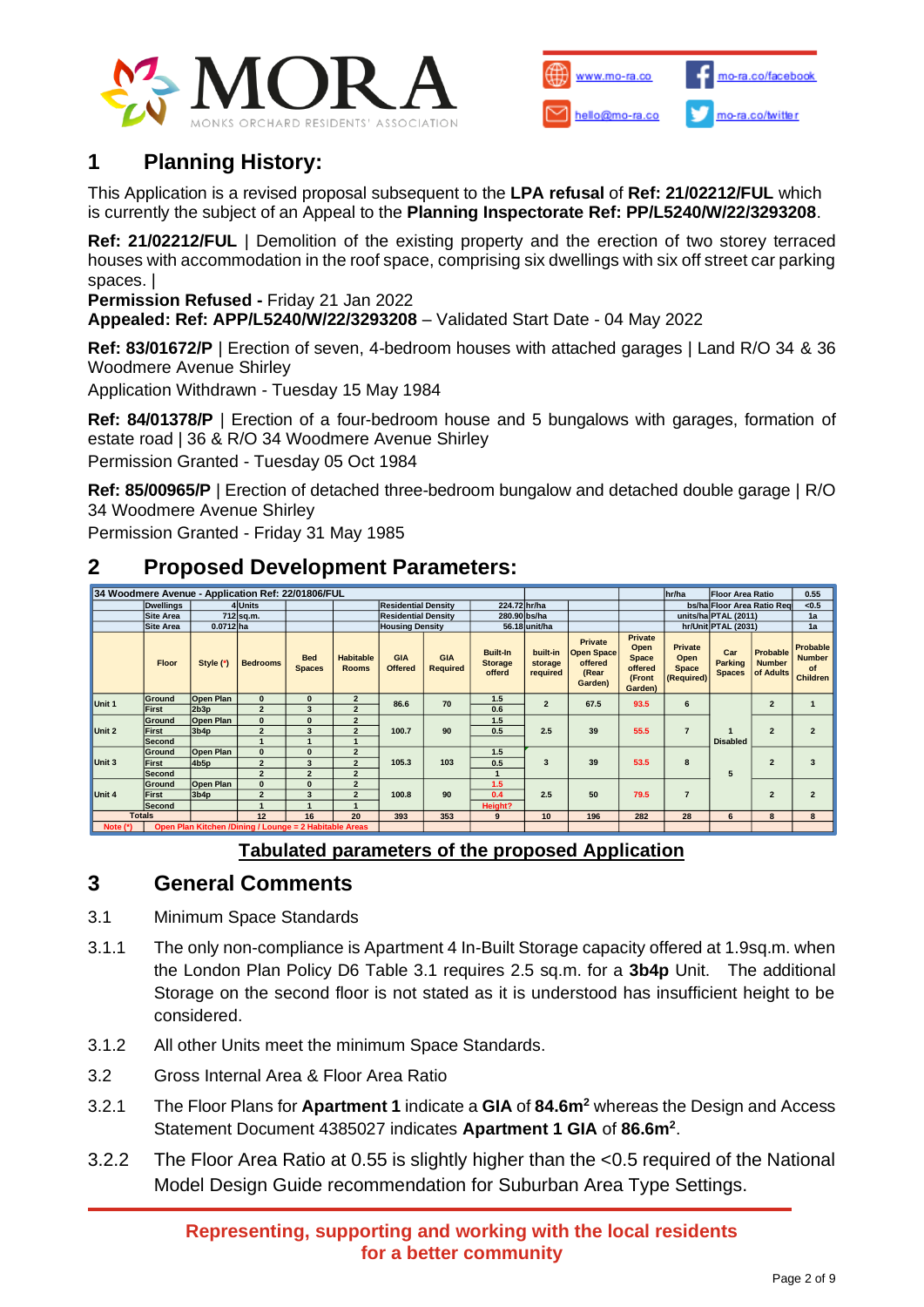



# **4 Parking**

## 4.1 Car Parking:



**Vehicle 2 Exit encroaches over end of public Road onto Private Driveway of #5 Pipers Gardens**

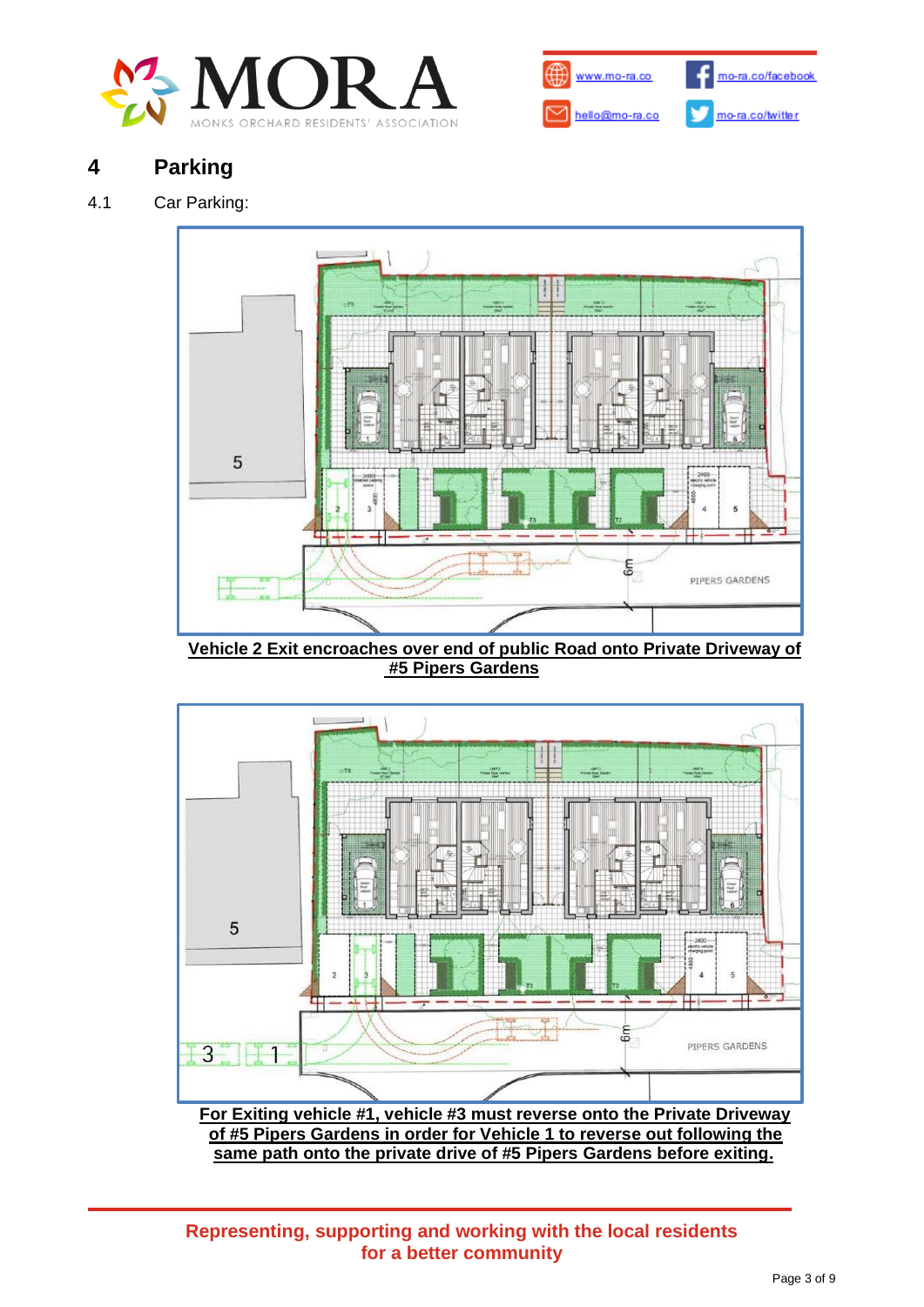



- 4.1.1 The total number of Parking spaces proposed are 6. However, Parking Space #1 could be blocked by a car parked in Bay #3 and a car parked in Bay #6 blocked by a vehicle parked in Bay #5. This configuration could result in very inconvenient situations requiring necessary double shunting to exit from these parking arrangements. This would be extremely inconvenient if the driver of the blocking vehicle were not available at the time required.
- 4.1.2 The swept path purports to show manoeuvres to enter and exit from bays #3 & #5 (#5 not shown in this illustration but provided). However, if the vehicle in Bay #1 needs to exit, it would be necessary for the vehicle in bay #3 to exit and make way for the vehicle in Bay #1 to exit. The Bay #3 vehicle would follow the swept path as shown and park in the front drive of #5 Pipers Gardens but would still block the path of vehicle #1 from following the same path to exit. Vehicle #3 would need to back up by a further vehicle length in the front private drive of #5 Pipers Gardens to allow vehicle #1 to fully exit from the new position in bay #3. It is extremely unlikely that the owner occupant of #5 Pipers Gardens would accept this arrangement. We are of the view that such an arrangement, for the life of the development, is unacceptable to the owner/occupier of #5 Pipers Gardens.
- 4.1.3 A similar situation applies to Bays #6 & #5 but there is greater distance for this manoeuvre to be undertaken without recourse to using the private driveway of #5 Pipers Gardens. However, this double shunting arrangement remains an inconvenience if the owner of the blocking vehicle is unavailable. There would be additional difficulties if any other vehicle were also parked outside Nos 1 to 3 Pipers Gardens.
- 4.1.4 We consider the parking arrangement to be inappropriate and unacceptable and could cause neighbour disputes.

# **5 Site Capacity**

- 5.1 The previous application failed to address the Site Capacity requirements as defined by the National Model Design Code & Guidance. However, this proposed revised Application does address those concerns and reduces the Housing Density from 6 units @ 84.77 U/ha to 4 Units @ 56.18U/ha and Residential Density of 397.21hr.ha or 421.35 bedspaces/ha to 224.72 hr/ha or 280.90 bedspaces/ha.
- 5.2 National Model Design Code & Guidance (NPPF para 128 &129)

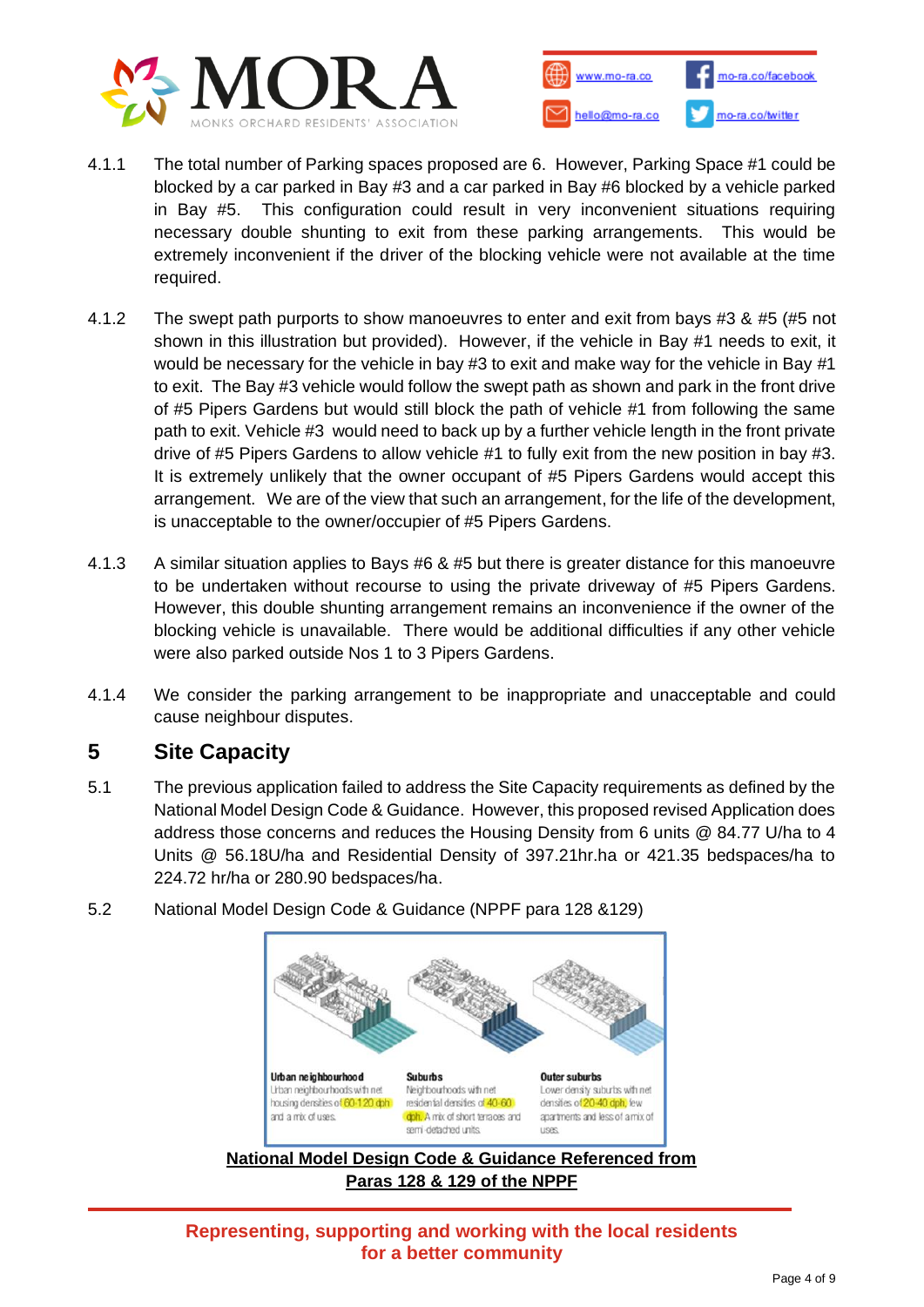



#### 5.2.1 Design Code Housing Density



- 5.2.2 The current proposal is within the **Suburban Housing Density** as defined by the **National Model Design Code & Guidance** for the Area Type Setting "Suburban".
- 5.2.3 **Design Code Residential Density** (hr/ha & bedspaces/ha)



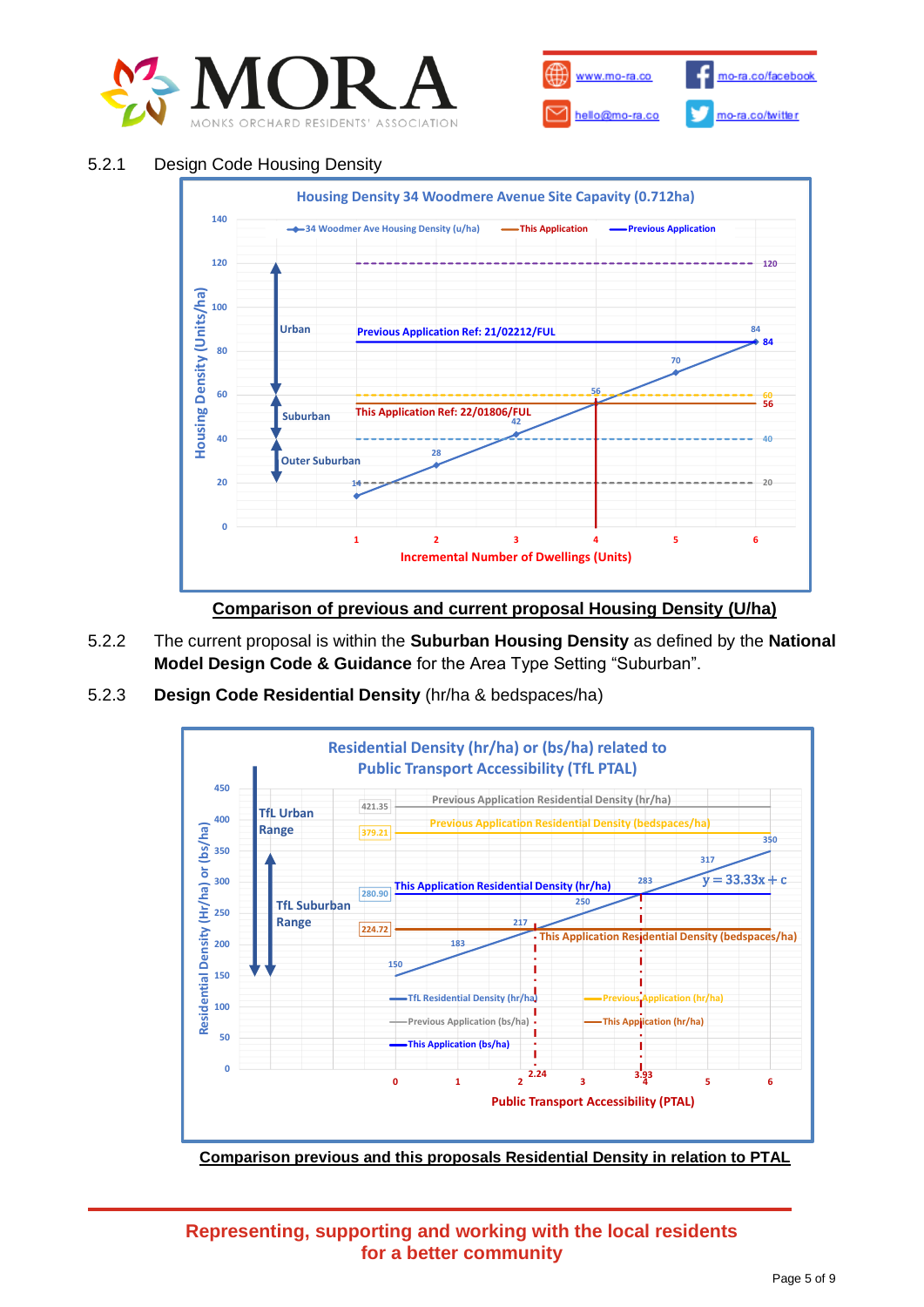



5.2.4 Assuming the TfL suburban density**<sup>1</sup>** range is linear, the above graphical illustration shows the required PTAL to support the proposed developments **Residential Density** in hr/ha or bedspaces/ha. Although the new proposal has a lower **Residential Density** than the previous refused application, it still requires a PTAL of **2.24** appropriate for a residential Density of 224.72 bedspaces/ha, or for a PTAL of **3.93** for a Residential Density of 280.90 hr/ha, when the available PTAL is only **1a** on a scale 0 to 6b.

### **6 Roof Form**

6.1 All roof forms in Pipers Gardens are Side Gabled roofs with the Gable Ends facing North/South whereas those of the proposed development are Front Gabled with the Gable ends facing East/West. The roof forms would therefore seem unsuitable to at this location and would not respect the existing roof forms and character of the area.

#### **7 Access and Boundary**

- 7.1 The plans indicate that pedestrian access is directly in front of the four Dwellings with absolutely **no privacy from the kitchen windows**. Passers-by could quite easily peer into the kitchen accommodation from the footpath. This is an unacceptable invasion of privacy.
- 7.2 It is understood that the width of a public footpath should be 1.2m metre which should be provided for a public pedestrian footpath to ensure safe passage for the disabled, wheelchair users accessibility and the visually impaired to have guided assistance. The footpath in front of the proposed development meets this requirement and is ≈1.5m for the majority of the length but is restricted to ≈1.2m fronting Unit 3.

#### **8 Access & Ownership Issues**

8.1 We are not fully aware of the complete history but presumably the reason this site is recognised as **34 Woodmere Avenue** is due to access since inception, via the single pathway from Woodmere Avenue and **NO access whatsoever from Pipers Gardens**. Otherwise, the Address for the Site would have been **6 Pipers Gardens** from the outset.



**Site Layout Plan showing RED dotted line Site boundary and disputed ownership 'Ransom Strip' and Access Footpath entrance from Woodmere Avenue (highlighted)**

**<sup>1</sup>** <https://content.tfl.gov.uk/connectivity-assessment-guide.pdf>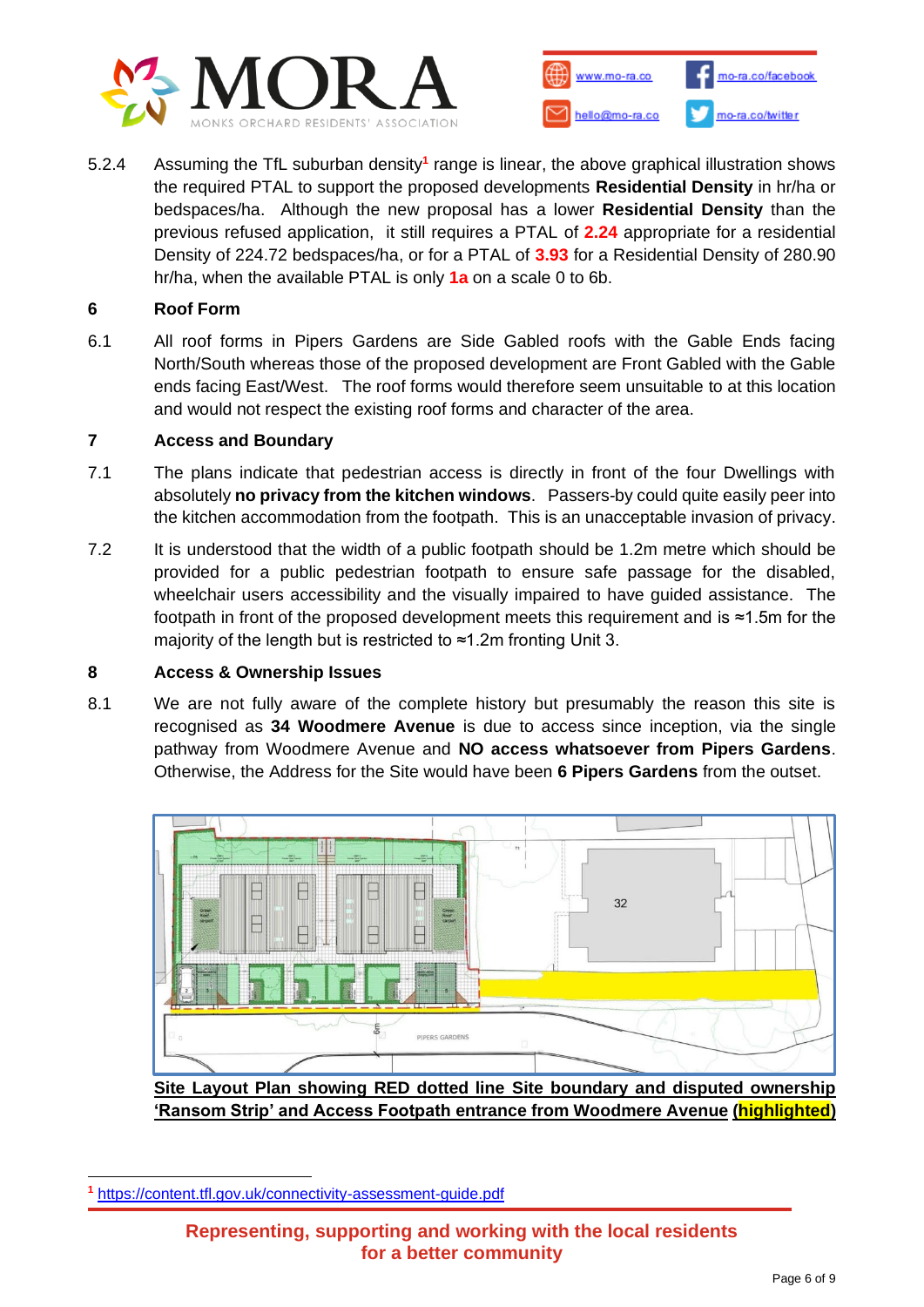



- 8.2 The developer has NOT claimed ownership of this pathway as it is **NOT** within the **RED** line boundary of the 'Development Site', but the developer is assuming pedestrian access will be retained to the site by this route (**Highlighted** in the above illustration). We challenge this issue as it is not identified as part of the development proposal on the certification of ownership**<sup>2</sup>** on the Planning Application form. The development Site is identified by the Red dotted Line Boundary on the "Layout Plan". We question this Pedestrian Access viability as it is NOT within the responsibility of the Development or new owners of the proposed development and therefore could become and an uncontrolled area not maintained by the Council.
- 8.3 34 Woodmere Ave. is part of the registered title SGL248535. In addition, the local residents are claiming the strip of land between the kerbstones of Pipers Gardens and the **RED** boundary line (Highlighted) by *"Adverse possession"* over many years by cultivation and tending the said Land. All owners of 1 to 3 Pipers Gardens, have without interruption maintained the shrubs and ground for the last **23 years**. The Access to the Development Site from Pipers Gardens relies on the acquisition and use of this small strip of land opposite 1, 2 and 3 Pipers Gardens, for access to the new houses and to create car parking spaces. Unless the developer can prove acquisition of this strip of land, there is **NO legal Access to the site from Pipers Gardens**. It is believed this strip of land contains two Lampposts, and therefore could actually be owned by the Council.



**View of Boundary Fence enclosing 34 Woodmere Avenue and strip of land between the Boundary Fence and Pipers Gardens kerbstones.**

8.4 The Application Form 'Certificate Of Ownership - Certificate B' does not clarify the ownership of the area of land between the Site Boundary and the kerbstones of Pipers Gardens to which access is required to the Site and dropped kerbs for parking. It also does not include the original pathway access to the original 34 Woodmere Avenue. These issues

**<sup>2</sup>** [https://publicaccess3.croydon.gov.uk/online-](https://publicaccess3.croydon.gov.uk/online-applications/files/D51FA99DB9BCDFE252A16C2E56095ACF/pdf/22_01806_FUL-APPLICATION_FORM_-_WITHOUT_PERSONAL_DATA-3485014.pdf)

[applications/files/D51FA99DB9BCDFE252A16C2E56095ACF/pdf/22\\_01806\\_FUL-APPLICATION\\_FORM\\_-](https://publicaccess3.croydon.gov.uk/online-applications/files/D51FA99DB9BCDFE252A16C2E56095ACF/pdf/22_01806_FUL-APPLICATION_FORM_-_WITHOUT_PERSONAL_DATA-3485014.pdf) [\\_WITHOUT\\_PERSONAL\\_DATA-3485014.pdf](https://publicaccess3.croydon.gov.uk/online-applications/files/D51FA99DB9BCDFE252A16C2E56095ACF/pdf/22_01806_FUL-APPLICATION_FORM_-_WITHOUT_PERSONAL_DATA-3485014.pdf)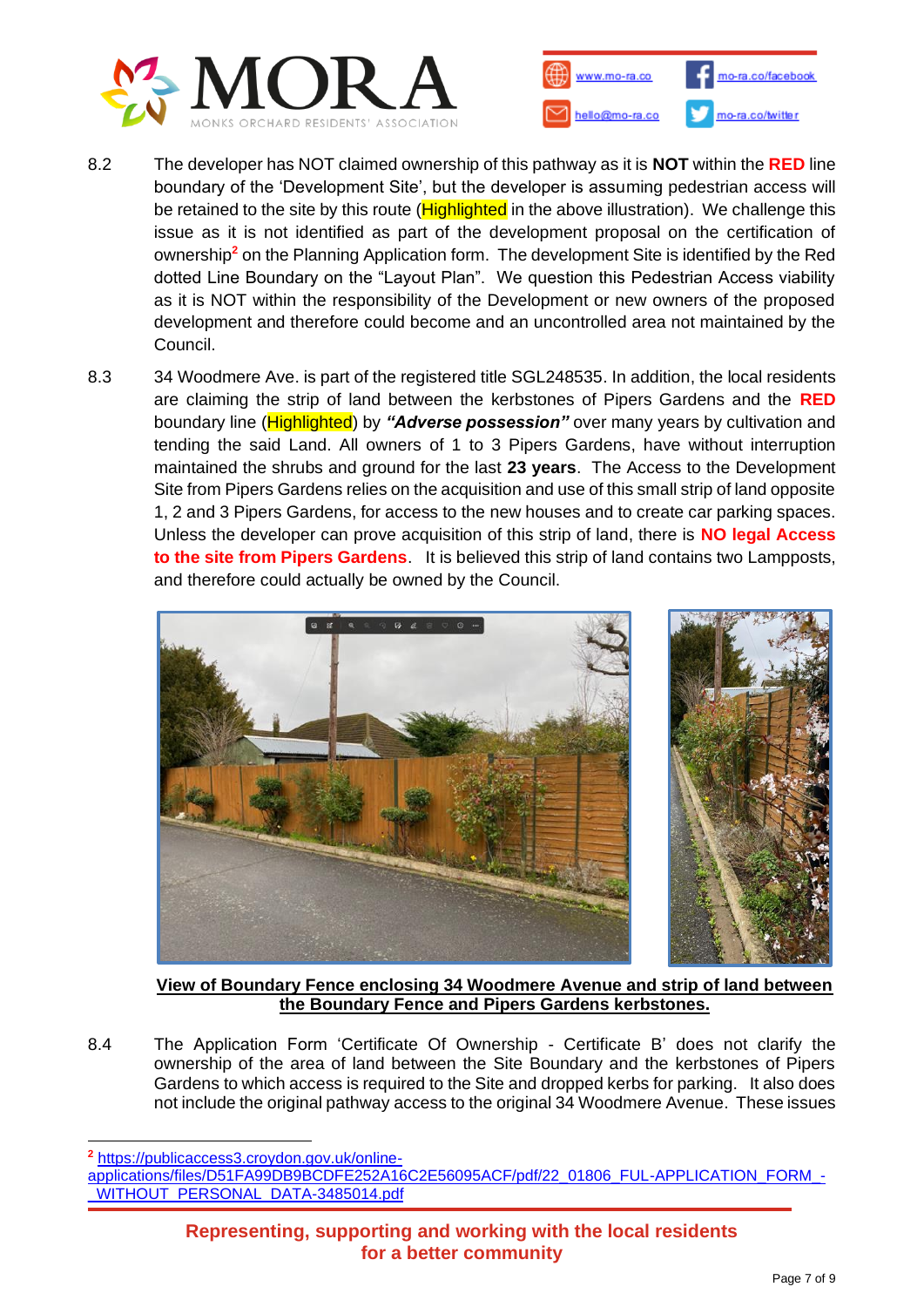



may be "Civil" and not Planning matters but the access to the development site is a condition of feasibility of development.

8.5 The Design and Access Statement assumes the Front gardens contribute to the amenity space of the dwellings, but the configuration depicted on the Site Plans does not support that assumption.

#### **9 Summary and Conclusions**

### **9.1 Space Standards**

- 9.1.1 The only non-compliance is Apartment 4 In-Built Storage capacity offered at 1.9sq.m. when the London Plan Policy D6 Table 3.1 requires 2.5 sq.m. for a **3b4p** Unit. The additional Storage on the second floor is not stated as it is understood has insufficient height to be considered. All other Units meet the minimum Space Standards.
- 9.1.2 The Floor Plans for **Apartment 1** indicate a **GIA** of **84.6m<sup>2</sup>** whereas the Design and Access Statement Document 4385027 indicates **Apartment 1 GIA** of **86.6m<sup>2</sup>** .
- 9.1.3 The Floor Area Ration at **0.55** is slightly higher than the <0.5 required of the National Model Design Guide recommendation for Suburban Area Type Settings.

## **9.2 Parking**

- 9.2.1 There is a significant issue regarding Parking relating to bays #1 and #6 being blocked by vehicles parked in Bays #3 and #5.
- 9.2.2 The requirement to enter and park on the private Driveway of #5 Pipers Gardens when exiting bays #1, #2 or #3 is totally unacceptable.
- 9.2.3 There would be additional difficulties, if any other vehicle were parked outside Nos 1 to 3 Pipers Gardens to exit from bay #5 or #6.

#### **9.3 Design Guide Densities**

- 9.3.1 The Design Guide Housing Density has been reduced from Urban to within the range for a Suburban Area Type Setting.
- 9.3.2 The Design Guide Residential Density has been reduced from Urban to within range of a Suburban Area Type Setting although would require a PTAL of **2.24** appropriate for a residential Density of 224.72 bedspaces/ha, or for a PTAL of **3.93** for a Residential Density of 280.90 hr/ha, when the available PTAL is only **1a.**

#### **9.4 Access & Boundaries**

- 9.4.1 The plans indicate that pedestrian access is directly in front of the four Dwellings with absolutely no privacy from the kitchen windows. Passers-by could quite easily peer into the kitchen accommodation from the footpath. This is an unacceptable invasion of privacy.
- 9.4.2 The pedestrian access from Woodmere Avenue is NOT within the scope of this proposal as it is outside the boundary of the proposal. However, there are reasonable questions on the viability of this access as the area has undefined responsibility. The previous owner of 34 Woodmere Avenue undertook responsibility for its upkeep as it was the only access to the dwelling and was the reason for its designation as 34 Woodmere Avenue and not no. 6 Pipers Gardens.